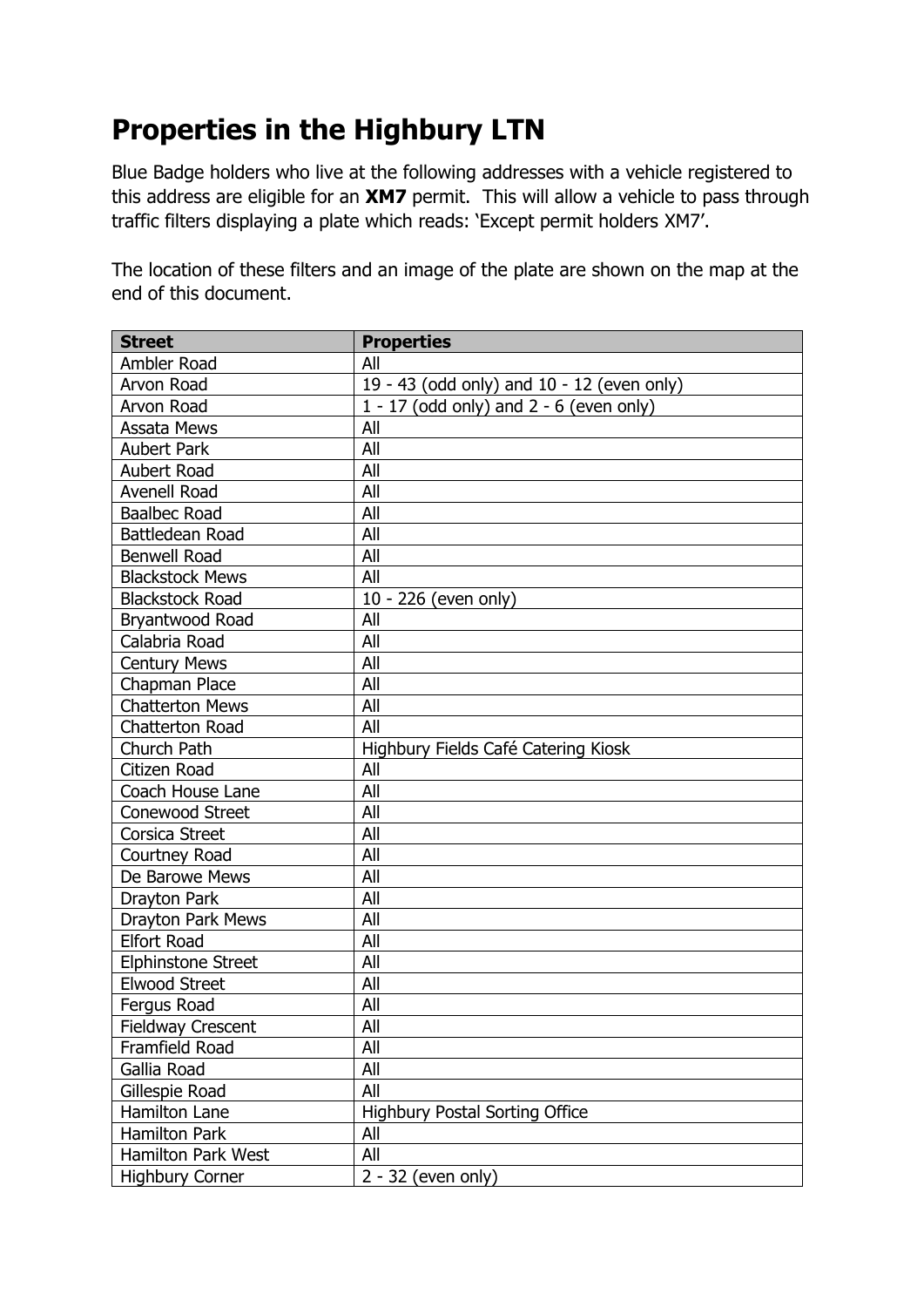| <b>Street</b>                | <b>Properties</b>                                        |
|------------------------------|----------------------------------------------------------|
| <b>Highbury Crescent</b>     | All                                                      |
| <b>Highbury Grove</b>        | 153 - 157 (odd only)                                     |
| <b>Highbury Grove</b>        | $1 - 151$ (odd only)                                     |
| <b>Highbury Hill</b>         | All                                                      |
| <b>Highbury Park</b>         | 1 - 123 (odd only)                                       |
| <b>Highbury Place</b>        | All                                                      |
| Highbury Stadium Square      | All                                                      |
| <b>Highbury Terrace</b>      | All                                                      |
| <b>Highbury Terrace Mews</b> | All                                                      |
| Holloway Road                | 98 - 234 (even only)                                     |
| Holloway Road                | $2 - 96$ (even only)                                     |
| Hornsey Road                 | 2 - 100 (even only)                                      |
| Horsell Road                 | 22 - 44 (even only) and 25 - 43 (odd only)               |
| Horsell Road                 | $1 - 17$ (odd only) and $2 - 20$ (even only)             |
| <b>Howard Mews</b>           | All                                                      |
| <b>Hurlock Street</b>        | All                                                      |
| <b>Isledon Road</b>          | $111 - 201$ (odd only)                                   |
| Jack Walker Court            | All                                                      |
| Legard Road                  | All                                                      |
| Leigh Road                   | All                                                      |
| Liberia Road                 | All                                                      |
| <b>Loxford Gardens</b>       | All                                                      |
| Lucerne Road                 | All                                                      |
| <b>Martineau Mews</b>        | All                                                      |
| Martineau Road               | All                                                      |
| Melgund Road                 | All                                                      |
| Monsell Road                 | All                                                      |
| Panmure Close                | All                                                      |
| Parkside Crescent            | All                                                      |
| <b>Plimsoll Road</b>         | All                                                      |
| Prah Road                    | All                                                      |
| Queensland Road              | All                                                      |
| <b>Quill Street</b>          | All                                                      |
| <b>Rixon Street</b>          | All                                                      |
| <b>Robinswood Mews</b>       | All                                                      |
| <b>Rock Street</b>           | 6 - 26 (even only)                                       |
| Romilly Road                 | All                                                      |
| Ronalds Road                 | 10 - 64 (even only) and 13 - 69 (odd only)               |
| Ronalds Road                 | 1 - 11 (odd only), 2 - 8 (even only), 70 (only), 71 - 89 |
|                              | (odd only), Crescent Mansions                            |
| Rosedale Court               | All                                                      |
| Roseleigh Avenue             | All                                                      |
| <b>Rumsey Mews</b>           | All                                                      |
| Seven Sisters Road           | 240 - 252 (even only)                                    |
| <b>Sidings Mews</b>          | All                                                      |
| St Paul's Road               | 222 - 322 (even only)                                    |
| St Thomas's Road             | All                                                      |
| <b>Stacey Street</b>         | All                                                      |
| <b>Stadium Mews</b>          | All                                                      |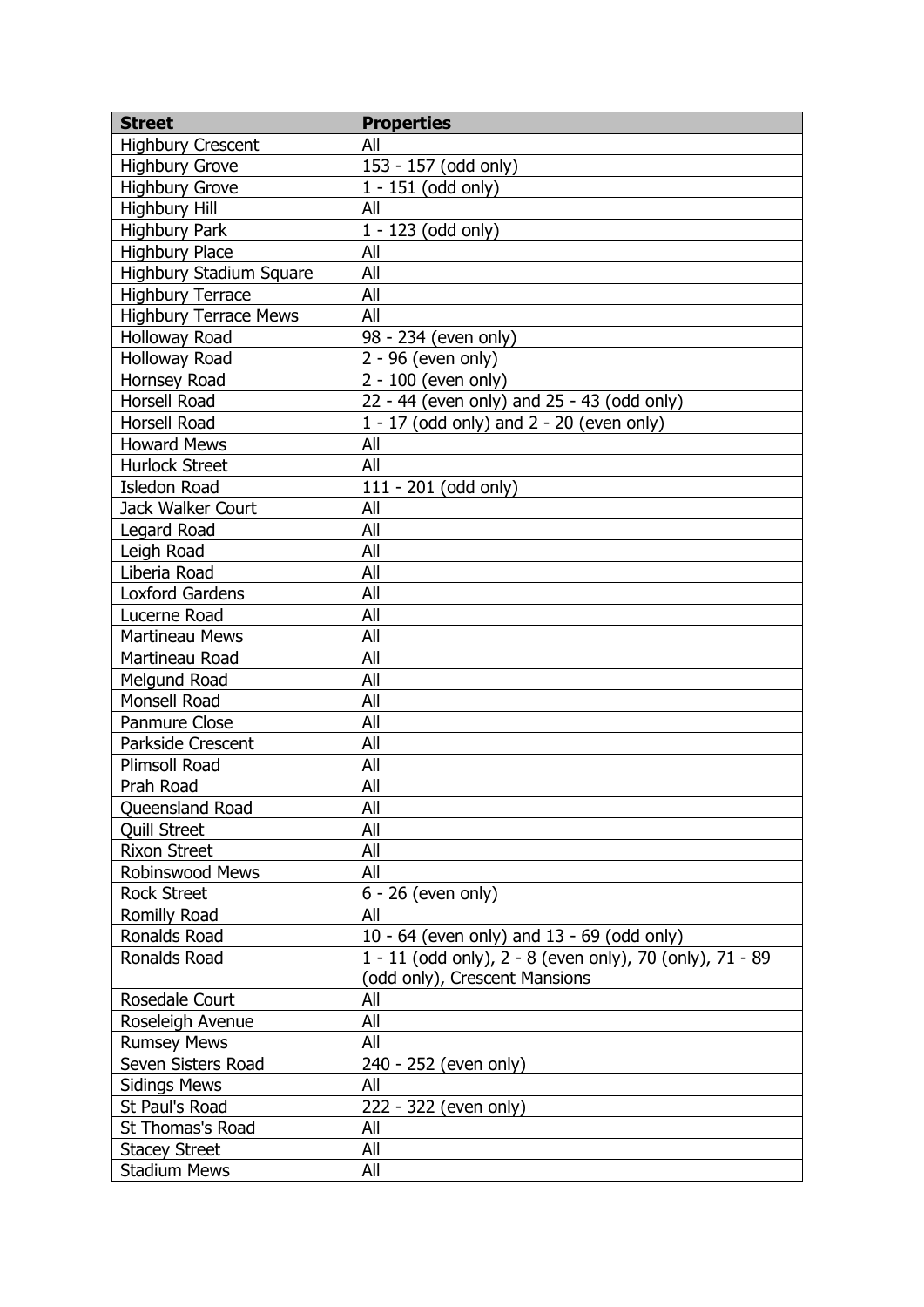| <b>Street</b>             | <b>Properties</b>    |
|---------------------------|----------------------|
| Stavordale Road           | All                  |
| Steve Biko Road           | All                  |
| <b>Tannington Terrace</b> | All                  |
| The Precinct              | All                  |
| <b>Tinniswood Close</b>   | All                  |
| <b>Tollington Road</b>    | 107 - 111 (odd only) |
| Val McKenzie Avenue       | All                  |
| Vale Row                  | All                  |
| Vivian Comma Close        | All                  |
| <b>Westerdale Court</b>   | All                  |
| <b>Whistler Street</b>    | All                  |
| Witherington Road         | All                  |